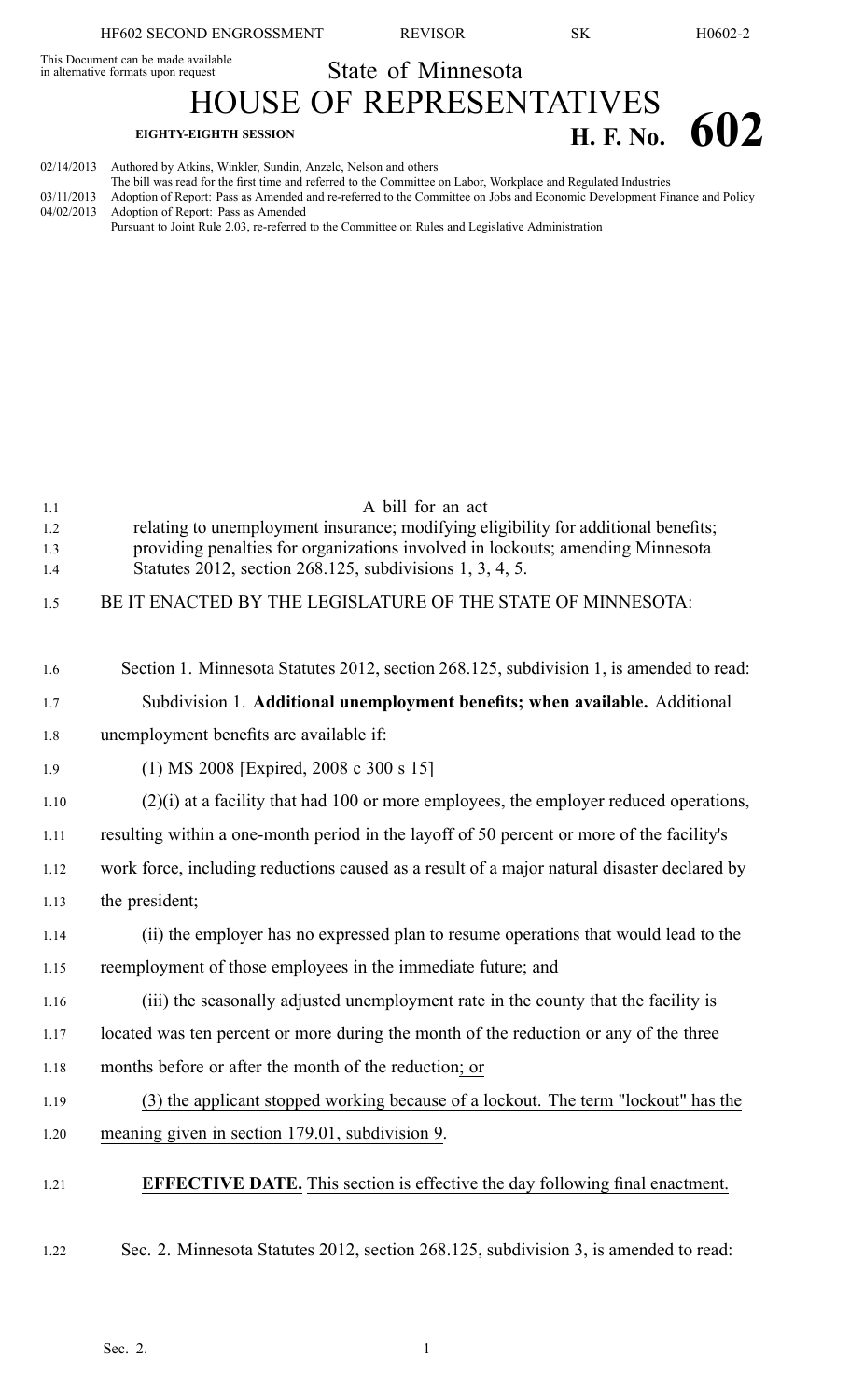| 2.1  | Subd. 3. Eligibility conditions. (a) An applicant is eligible to receive additional         |
|------|---------------------------------------------------------------------------------------------|
| 2.2  | unemployment benefits for any week during the applicant's benefit year if:                  |
| 2.3  | (1) for any week during which benefits are available under subdivision $1$ , clause $(1)$ : |
| 2.4  | $(i)$ the applicant resides in a county that meets the requirements of subdivision $1$ ,    |
| 2.5  | elause (1), and resided in that county each week that regular unemployment benefits         |
| 2.6  | were paid;                                                                                  |
| 2.7  | (ii) the applicant was not paid unemployment benefits for any week in the 12 months         |
| 2.8  | before the effective date of the applicant's benefit account;                               |
| 2.9  | (iii) the applicant meets the same eligibility requirements that are required for           |
| 2.10 | regular unemployment benefits under section 268.069; and                                    |
| 2.11 | $(iv) MS 2008$ [Expired, 2008 e 300 s 17]                                                   |
| 2.12 | $(2)$ (1) the applicant was laid off from employment as a result of a reduction under       |
| 2.13 | subdivision 1, clause (2), or was laid off because of lack of work from that employer       |
| 2.14 | during the three-month period before, or the three-month period after, the month of the     |
| 2.15 | reduction under subdivision 1, clause (2);                                                  |
| 2.16 | $(3)$ (2) the applicant meets the same eligibility requirements that are required for       |
| 2.17 | regular unemployment benefits under section 268.069;                                        |
| 2.18 | $(4)$ (3) the applicant has exhausted regular unemployment benefits under section           |
| 2.19 | 268.07, is not entitled to receive extended unemployment benefits under section 268.115,    |
| 2.20 | and is not entitled to receive unemployment benefits under any other state or federal law   |
| 2.21 | for that week; and                                                                          |
| 2.22 | $(5)$ (4) a majority of the applicant's wage credits were from the employer that had a      |
| 2.23 | reduction in operations under subdivision 1, clause (2).                                    |
| 2.24 | (b) An applicant who stopped working because of a lockout is eligible to receive            |
| 2.25 | additional unemployment benefits for any week if:                                           |
| 2.26 | $(1)$ the applicant meets the eligibility requirements under section 268.069;               |
| 2.27 | (2) the applicant has exhausted regular unemployment benefits under section 268.07          |
| 2.28 | or the law of another state;                                                                |
| 2.29 | (3) the applicant is not eligible for extended unemployment benefits or                     |
| 2.30 | unemployment benefits under any federal law; and                                            |
| 2.31 | (4) the lockout is in active progress.                                                      |
| 2.32 | Section 268.085, subdivision 1, clause (2), does not apply to this paragraph.               |
| 2.33 | <b>EFFECTIVE DATE.</b> This section is effective the day following final enactment.         |
| 2.34 | Sec. 3. Minnesota Statutes 2012, section 268.125, subdivision 4, is amended to read:        |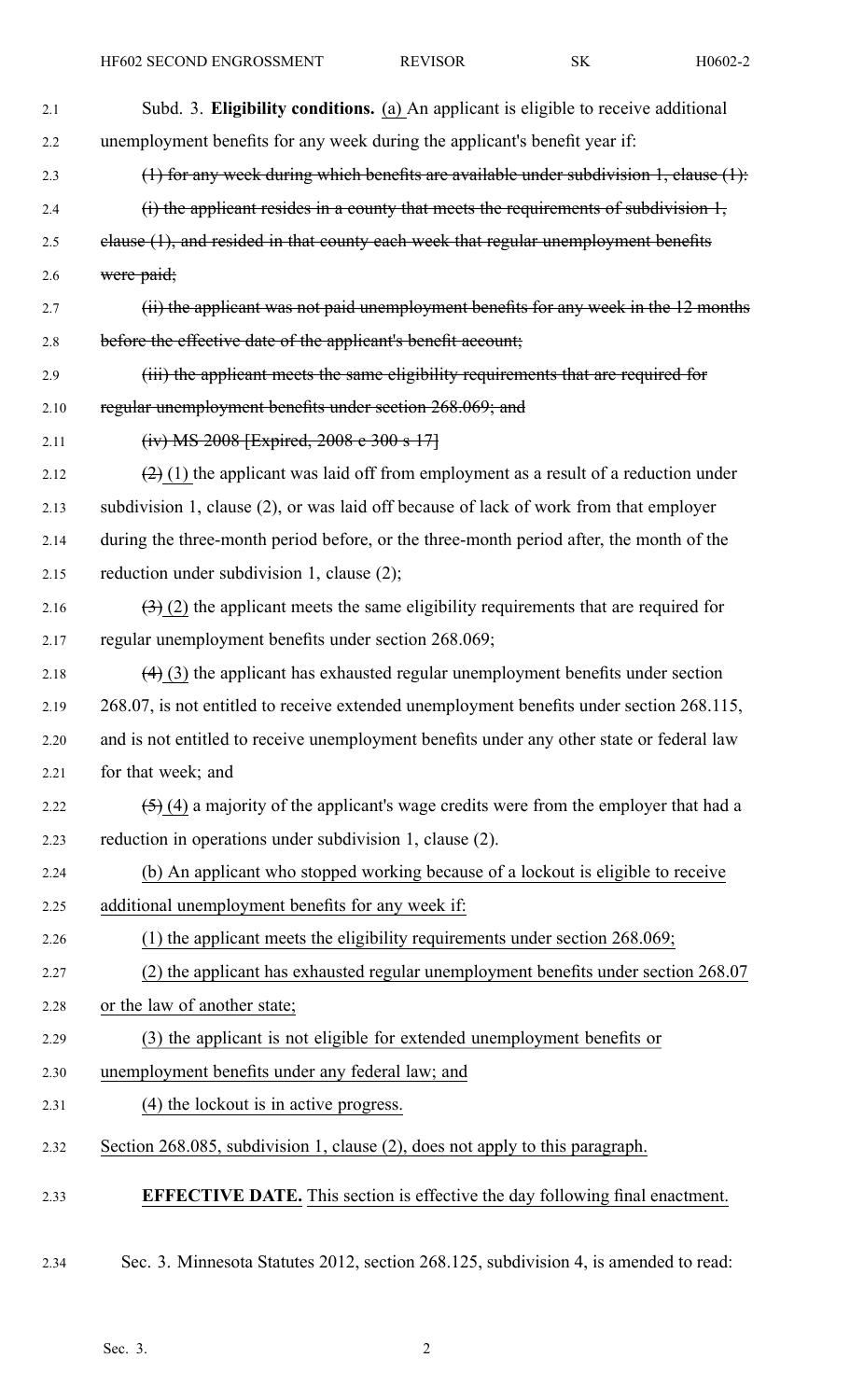HF602 SECOND ENGROSSMENT REVISOR SK H0602-2

- 3.1 Subd. 4. **Weekly unemployment benefit amount.** An applicant's weekly additional 3.2 unemployment benefit amount is the same as the applicant's weekly regular unemployment 3.3 benefit amount during the current benefit year under section 268.07.
- 

3.4 **EFFECTIVE DATE.** This section is effective the day following final enactment.

3.5 Sec. 4. Minnesota Statutes 2012, section 268.125, subdivision 5, is amended to read: 3.6 Subd. 5. **Maximum amount of unemployment benefits.** (a) For an applicant 3.7 who qualifies for additional unemployment benefits under subdivision 1, clause (2), the 3.8 maximum amount of additional unemployment benefits available in the applicant's benefit 3.9 year is one-half of the applicant's maximum amount of regular unemployment benefits 3.10 available under section 268.07, subdivision 2. Extended unemployment benefits paid and 3.11 unemployment benefits paid under any federal law other than regular unemployment 3.12 benefits must be deducted from the maximum amount of additional unemployment 3.13 benefits available. 3.14 (b) For an applicant who qualifies for additional unemployment benefits under 3.15 subdivision 1, clause (3), the applicant may receive additional unemployment benefits 3.16 without limitation so long as the lockout is in active progress. 3.17 **EFFECTIVE DATE.** This section is effective the day following final enactment. 3.18 Sec. 5. **PUBLIC SUBSIDIES FOR ORGANIZATIONS ENGAGED IN** 3.19 **EMPLOYEE LOCKOUTS; PENALTIES.** 3.20 Subdivision 1. **Definitions.** (a) The terms defined in this section have the meanings 3.21 given. 3.22 (b) "Lockout" has the meaning given under Minnesota Statutes, section 179.01, 3.23 subdivision 9. 3.24 (c) "Local governmen<sup>t</sup> agency" includes <sup>a</sup> statutory or home rule charter city, 3.25 housing and redevelopment authority, town, county, por<sup>t</sup> authority, economic development 3.26 authority, community development agency, nonprofit entity created by <sup>a</sup> local governmen<sup>t</sup> 3.27 agency, or any other entity created by or authorized by <sup>a</sup> local governmen<sup>t</sup> with authority 3.28 to provide public subsidies. 3.29 (d) "Organization" means any nonprofit or for-profit business entity that receives <sup>a</sup> 3.30 public subsidy. 3.31 (e) "Public subsidy" means <sup>a</sup> state or local governmen<sup>t</sup> agency grant, contribution 3.32 of personal property, real property, infrastructure, the principal amount of <sup>a</sup> loan at rates 3.33 below those commercially available to the recipient, any reduction or deferral of any tax